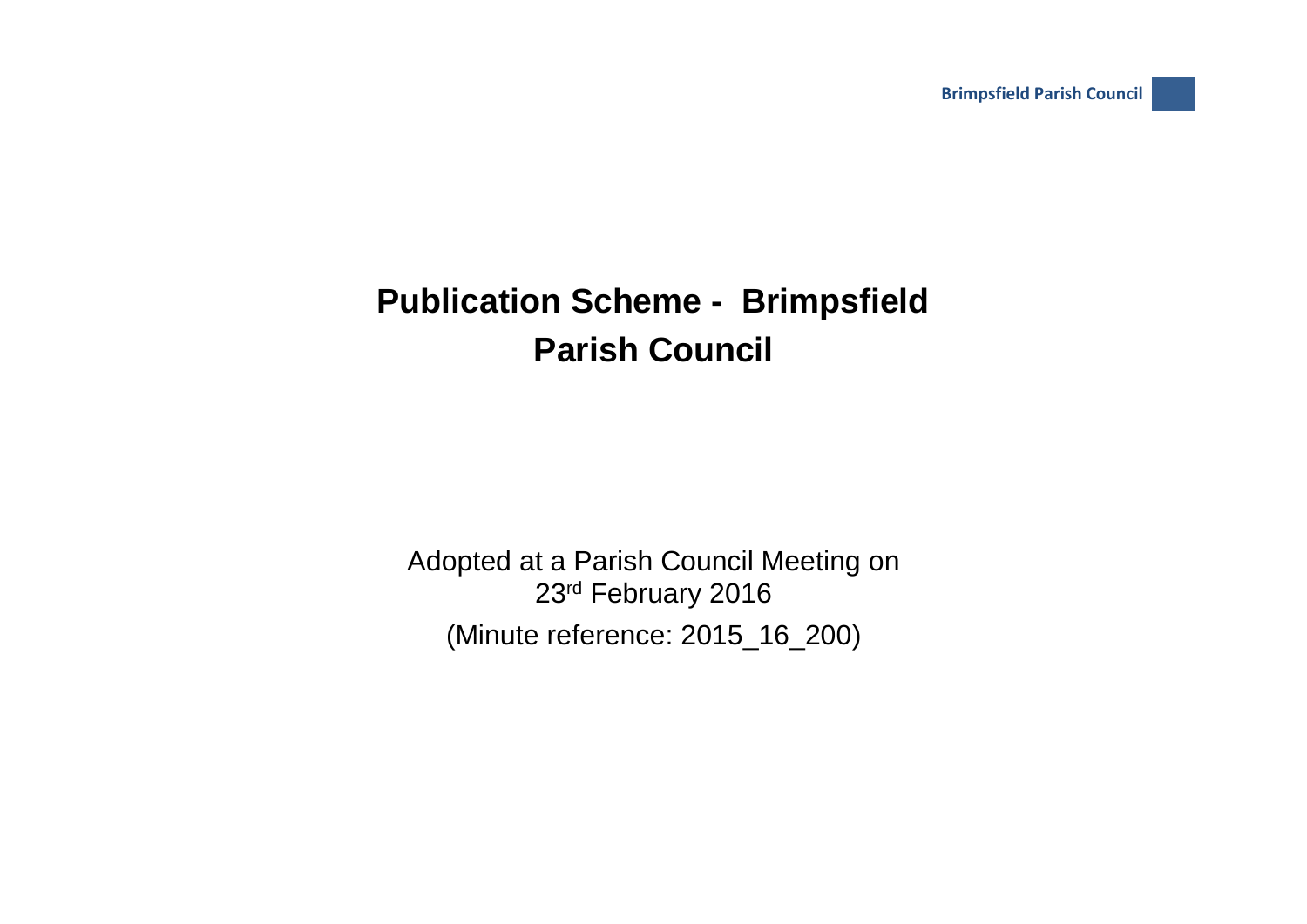## **Information available from Brimpsfield Parish Council under the model publication scheme**

| Information to be published                                                                      | <b>How the information</b><br>can be obtained | <b>Cost</b>             |
|--------------------------------------------------------------------------------------------------|-----------------------------------------------|-------------------------|
| Class1 - Who we are and what we do                                                               | Hard copy                                     |                         |
| (Organisational information, structures, locations and contacts)                                 |                                               |                         |
| This will be current information only                                                            |                                               |                         |
| Who's who on the Council and its Committees                                                      | Hard copy<br>Website                          | 10 <sub>p</sub><br>Free |
| Contact details for Parish Clerk and Council members (named contacts where                       | Hard copy or noticeboards                     | 10 <sub>p</sub>         |
| possible with telephone number and email address (if used))                                      | Website                                       | Free                    |
| Location of main Council office and accessibility details                                        | Not applicable                                |                         |
| Staffing structure                                                                               | Not applicable                                |                         |
|                                                                                                  |                                               |                         |
| Class 2 – What we spend and how we spend it                                                      |                                               |                         |
| (Financial information relating to projected and actual income and expenditure,                  |                                               |                         |
| procurement, contracts and financial audit). Current and previous financial year<br>as a minimum |                                               |                         |
| Annual return form and report by auditor                                                         | Hard copy                                     | 40 <sub>p</sub>         |
|                                                                                                  | Website                                       | Free                    |
| <b>Finalised budget</b>                                                                          | Hard copy                                     | 10 <sub>p</sub>         |
|                                                                                                  | Website                                       | Free                    |
| Precept                                                                                          | Hard copy                                     | 10 <sub>p</sub>         |
|                                                                                                  | Website                                       | Free                    |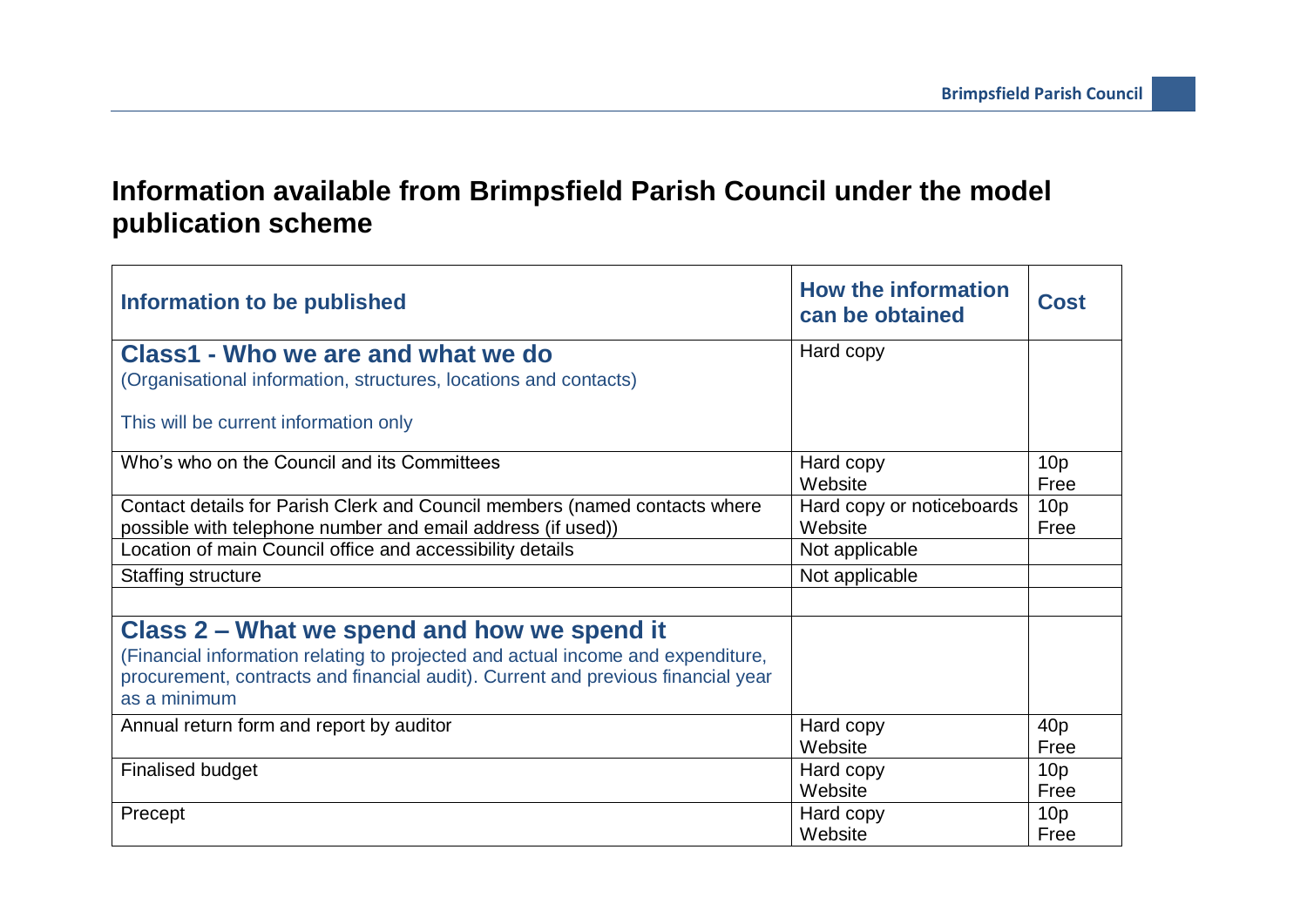| Not applicable |                                                                                                                                                                      |
|----------------|----------------------------------------------------------------------------------------------------------------------------------------------------------------------|
| Hard copy      | 50p per                                                                                                                                                              |
|                | sheet                                                                                                                                                                |
|                | Free                                                                                                                                                                 |
|                | 10p per                                                                                                                                                              |
|                | sheet                                                                                                                                                                |
|                | Free                                                                                                                                                                 |
|                | 10 <sub>p</sub>                                                                                                                                                      |
|                | Free                                                                                                                                                                 |
|                |                                                                                                                                                                      |
|                |                                                                                                                                                                      |
|                |                                                                                                                                                                      |
|                |                                                                                                                                                                      |
|                |                                                                                                                                                                      |
| Hard copy      | 10p per                                                                                                                                                              |
|                | sheet                                                                                                                                                                |
| Hard copy      | 10p per                                                                                                                                                              |
|                | sheet                                                                                                                                                                |
|                | Free                                                                                                                                                                 |
|                |                                                                                                                                                                      |
|                |                                                                                                                                                                      |
|                |                                                                                                                                                                      |
|                |                                                                                                                                                                      |
|                |                                                                                                                                                                      |
|                |                                                                                                                                                                      |
|                |                                                                                                                                                                      |
|                | 10 <sub>p</sub>                                                                                                                                                      |
|                |                                                                                                                                                                      |
|                | Website                                                                                                                                                              |
|                | Website<br>Hard copy<br>Website<br>Hard copy<br>Website<br>Not applicable<br>Website<br>Not applicable<br>Not applicable<br>Hard copy and<br>noticeboards<br>Website |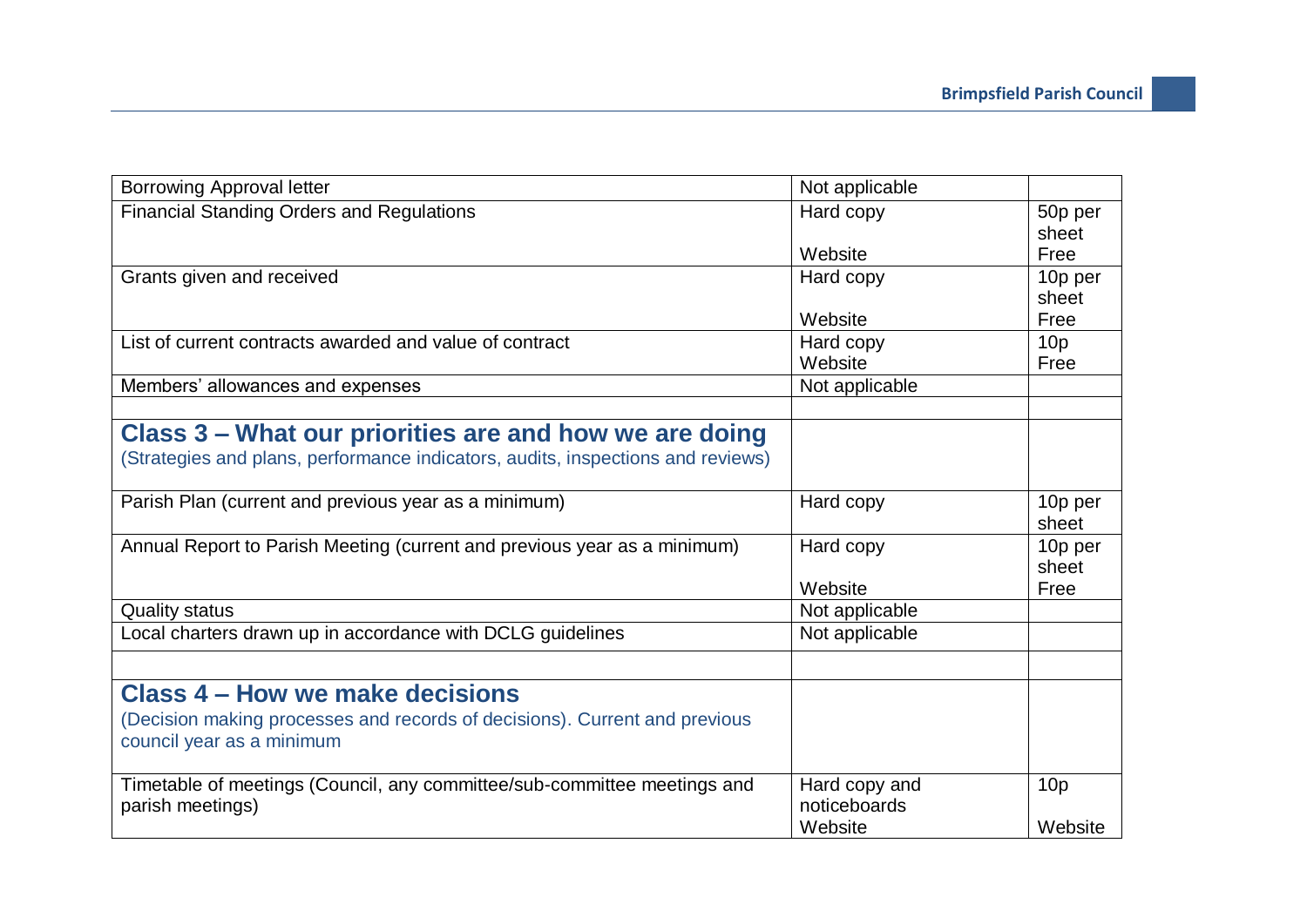| Agendas of meetings (as above)                                                            | Hard copy or noticeboards | 10p per |
|-------------------------------------------------------------------------------------------|---------------------------|---------|
|                                                                                           |                           | sheet   |
|                                                                                           | Website                   | Free    |
| Minutes of meetings (as above) $-$ nb this will exclude information that is properly      | Hard copy or noticeboards | 10p per |
| regarded as private to the meeting.                                                       |                           | sheet   |
|                                                                                           | Website                   | Free    |
| Reports presented to council meetings - nb this will exclude information that is properly | Hard copy                 | 10p per |
| regarded as private to the meeting.                                                       |                           | sheet   |
|                                                                                           | Website                   | Free    |
| Responses to consultation papers                                                          | Hard copy                 | 10p per |
|                                                                                           |                           | sheet   |
|                                                                                           | Website                   | Free    |
| Responses to planning applications                                                        | Hard copy                 | 10p per |
|                                                                                           |                           | sheet   |
|                                                                                           | Website                   | Free    |
| Bye-laws                                                                                  | Not applicable            |         |
|                                                                                           |                           |         |
| Class 5 – Our policies and procedures                                                     |                           |         |
| (Current written protocols, policies and procedures for delivering our services           |                           |         |
| and responsibilities) - Current information only                                          |                           |         |
|                                                                                           |                           |         |
| Policies and procedures for the conduct of council business:                              | Hard copy                 | All at  |
|                                                                                           |                           | 10p per |
| Procedural standing orders                                                                | Hard copy                 | sheet   |
| Committee and sub-committee terms of reference                                            | Hard copy                 |         |
| Delegated authority in respect of officers                                                | Not applicable            |         |
| Code of Conduct                                                                           | Hard copy                 |         |
| <b>Policy statements</b>                                                                  | Hard copy                 |         |
|                                                                                           |                           |         |
|                                                                                           | Website                   | Free    |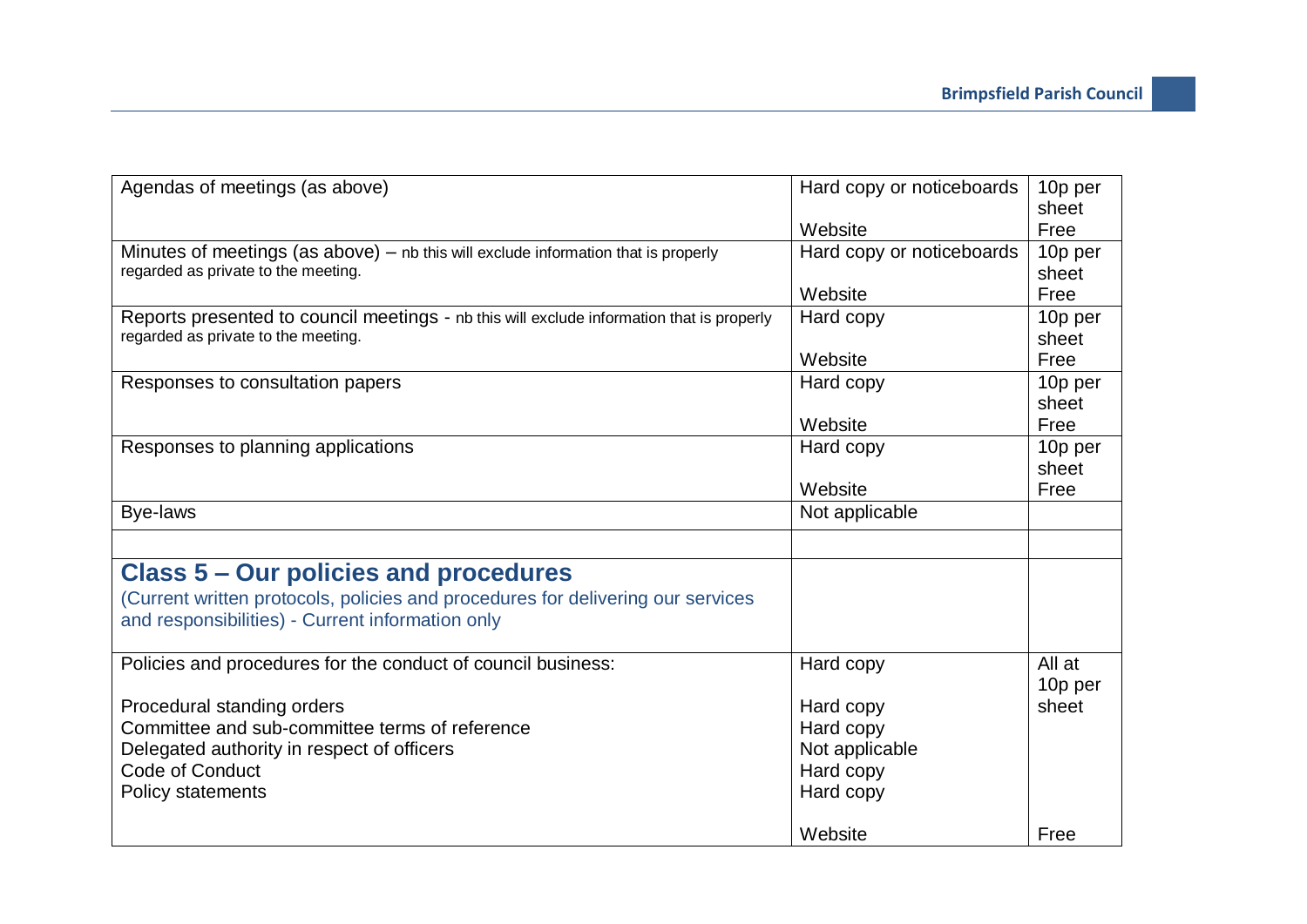| Policies and procedures for the provision of services and about the employment<br>of staff: | Where applicable hard<br>copies provided.<br>Otherwise on website | 10p per<br>sheet |
|---------------------------------------------------------------------------------------------|-------------------------------------------------------------------|------------------|
| Internal policies relating to the delivery of services                                      |                                                                   |                  |
| <b>Equality and diversity policy</b>                                                        |                                                                   |                  |
| Health and safety policy                                                                    |                                                                   |                  |
| Recruitment policies (including current vacancies)                                          |                                                                   |                  |
| Policies and procedures for handling requests for information                               |                                                                   |                  |
| Complaints procedures (including those covering requests for information and                |                                                                   |                  |
| operating the publication scheme)                                                           |                                                                   |                  |
|                                                                                             |                                                                   |                  |
| Information security policy                                                                 | Not applicable                                                    |                  |
| Records management policies (records retention, destruction and archive)                    | Not applicable                                                    |                  |
| Data protection policies                                                                    | Not applicable                                                    |                  |
| Schedule of charges ) for the publication of information)                                   | Hard copy                                                         | 10p per          |
|                                                                                             |                                                                   | sheet            |
|                                                                                             | Website                                                           | Free             |
|                                                                                             |                                                                   |                  |
| <b>Class 6 – Lists and Registers</b>                                                        | (hard copy or website;                                            |                  |
|                                                                                             | some information may                                              |                  |
| Currently maintained lists and registers only                                               | only be available by                                              |                  |
|                                                                                             | inspection)                                                       |                  |
| Any publicly available register or list (if any are held this should be publicised; in most | Not applicable                                                    |                  |
| circumstances existing access provisions will suffice)                                      |                                                                   |                  |
| <b>Assets Register</b>                                                                      | Hard copy                                                         | 10p per          |
|                                                                                             |                                                                   | sheet            |
|                                                                                             | Website                                                           | Free             |
| Disclosure log (indicating the information that has been provided in response to requests;  | Not applicable                                                    |                  |
| recommended as good practice, but may not be held by parish councils)                       |                                                                   |                  |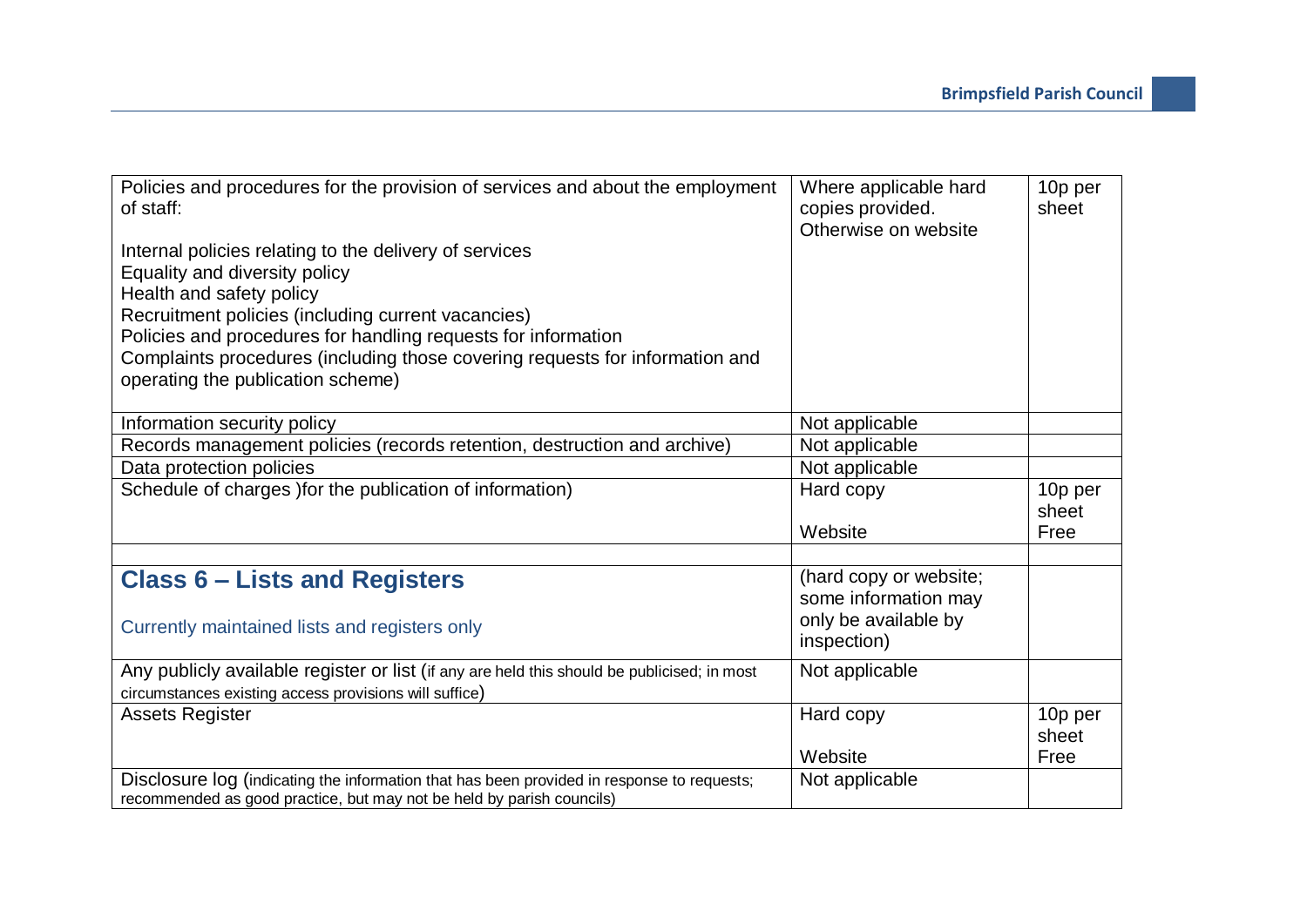| Register of members' interests                                                     | <b>Held at District Council.</b> |
|------------------------------------------------------------------------------------|----------------------------------|
|                                                                                    | Link available on website        |
| Register of gifts and hospitality                                                  | Not applicable                   |
|                                                                                    |                                  |
| Class 7 – The services we offer                                                    | Hard copy, some                  |
| (Information about the services we offer, including leaflets, guidance and         | information may only be          |
| newsletters produced for the public and businesses). Current information only      | available by inspection)         |
|                                                                                    |                                  |
| Allotments                                                                         | Not applicable                   |
| Burial grounds and closed churchyards                                              | Not applicable                   |
| Community centres and village halls                                                | Not applicable                   |
| Parks, playing fields and recreational facilities                                  | Not applicable                   |
| Seating, litter bins, clocks, memorials and lighting                               | Not applicable                   |
| <b>Bus shelters</b>                                                                | Not applicable                   |
| <b>Markets</b>                                                                     | Not applicable                   |
| <b>Public conveniences</b>                                                         | Not applicable                   |
| Agency agreements                                                                  | Not applicable                   |
| A summary of services for which the council is entitled to recover a fee, together | Not applicable                   |
| with those fees (e.g. burial fees)                                                 |                                  |
|                                                                                    |                                  |
| <b>Additional Information</b>                                                      | Not applicable                   |
| This will provide Councils with the opportunity to publish information that is not |                                  |
| itemised in the lists above                                                        |                                  |

## **Contact details:**

Kate Sales - Clerk to Brijmpsfied Parish Council 5 Okus Road, Charlton Kings, Cheltenham GL53 8DU